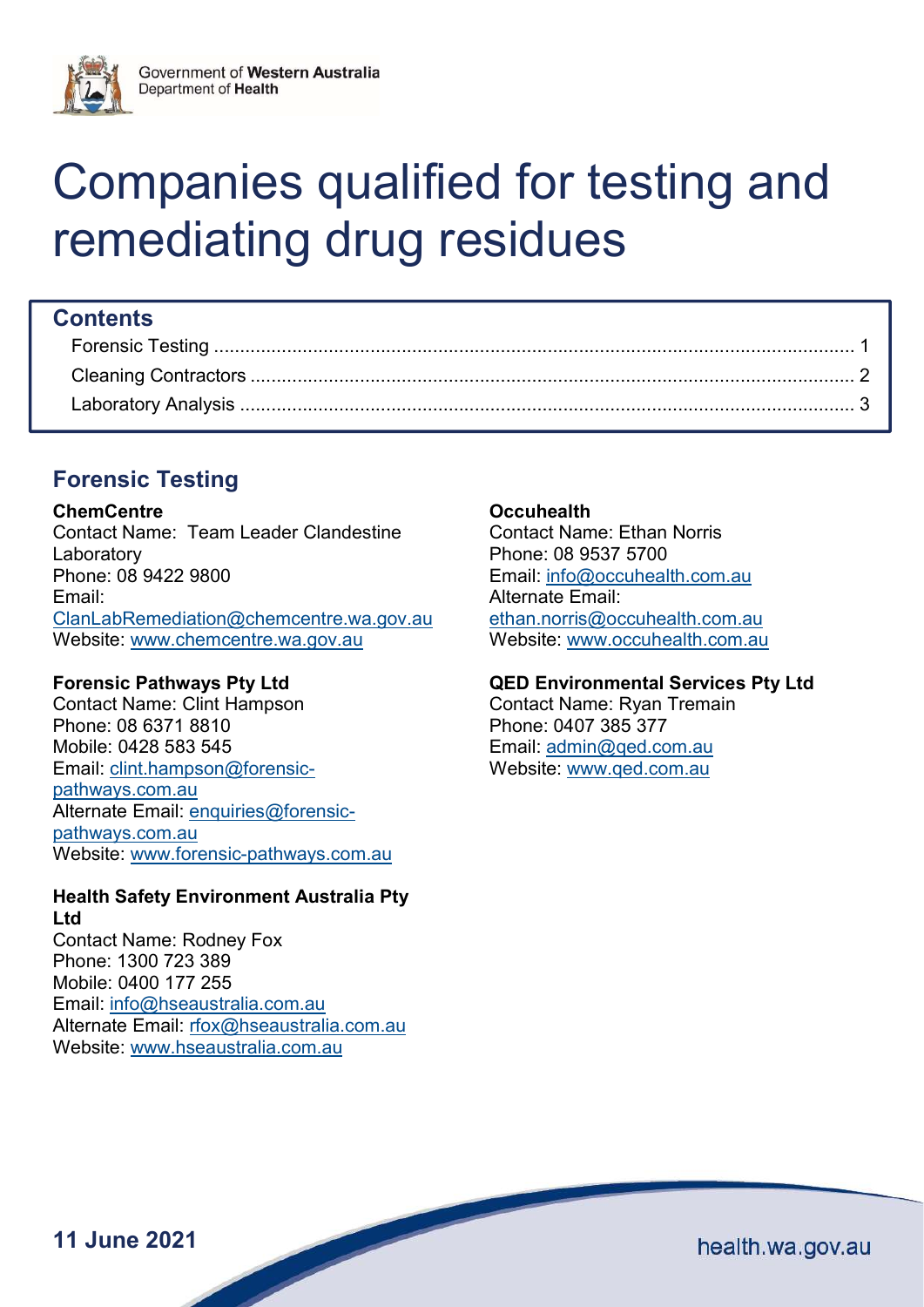# Cleaning Contractors

ABC Hygiene Contact name: Ian Faed

Mobile: 0455 222 599 Email: ian@abchygiene.com.au

#### Decon Solutions Australia

Contact name: Richard O'Grady Phone: 1300 707 028 Email: info@deconsolutionsaustralia.com.au Website: www.deconsolutionsaustralia.com.au

#### Forensic Pathways Pty Ltd

Contact name: Clint Hampson Phone: 08 6371 8810 Mobile: 0428 583 545 Email: clint.hampson@forensicpathways.com.au Alternate Email: enquiries@forensicpathways.com.au Website: www.forensic-pathways.com.au

#### Kleenit

Contact name: Michael Gillespie Mobile: 0427 186 719 Email: Michael.gillespie@kleenit.com.au

# Kleen Slate Services Pty Ltd

Contact name: Lewis Harriman Mobile: 0424 784 593 Email: info@kleenslate.com.au Website: www.kleenslate.com.au

#### Realty Property Maintenance

Contact name: Tony A'Court Mobile: 0467 737 602 Contact name: Coralea A'Court Mobile: 0457 877 871 Email: rpm.maintenance@outlook.com Website: www.realtypropertymaintenance.com.au

# Savana Environmental Australia Pty Ltd

Contact name: Liam Taylor Mobile: 0497 103 772 Email: liam@savanaenvironmental.com.au Website: http://www.savanaenvironmental.com.au

#### Thuroona Services Pty Ltd

Contact name: Samuel Jackson Mobile: 0413 253 558 Phone: (08) 9418 4200 available 24/7/365 Email: samuel@thuroonaservices.com.au Alternate email: hazmat@thuroonaservices.com.au Website: www.thuroonaservices.com.au

#### Veracity Services Pty Ltd

Contact name: Samara Anderson Phone: 08 6101 2608 Mobile: 0430 717 025 Email: sam@veracitybm.com.au Website: www.veracitybm.com.au

11 June 2021

health.wa.gov.au